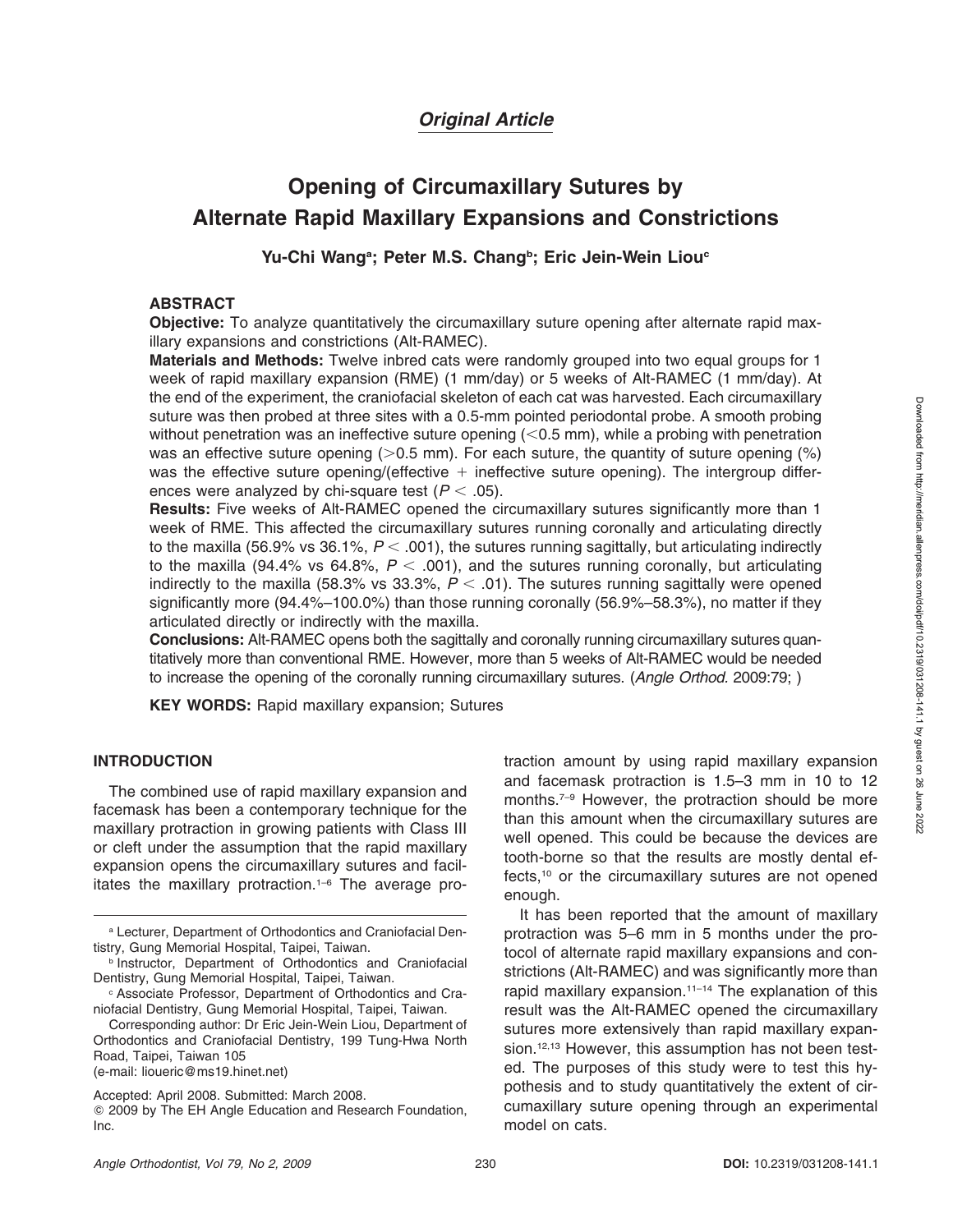

**Figure 1.** The double-hinged expander.

#### **MATERIALS AND METHODS**

This experimental project (NSC93-2314-B-182A-001) was reviewed and approved by the National Science Council of Taiwan and the animal welfare committee of Chang Gung Memorial Hospital, Taipei, Taiwan. The experimental animals were twelve 10- to 12 month-old inbred cats, randomly divided into two equal groups for two different protocols of rapid maxillary expansion. The rapid maxillary expanders were the double-hinged expanders<sup>8-11</sup> (Bestdent, Kaoshiung, Taiwan) (Figure 1). Before each operation, the cats were weighed and anesthetized with intramuscular ketamine hydrochloride (30 mg/kg) and xylazine (3 mg/kg).

The maxillary third premolars and canines of each cat were banded and alginate impression of the maxilla was taken for fabricating the double-hinged expanders. The expansion screw was oriented perpendicularly to the intermaxillary suture. Two extension bars (0.051-inch stainless steel wires) were extended anteriorly and bilaterally from the canine bands toward the central incisors. After the fabrication, the inner surface of each band and the extension bars were sandblasted before cementation. The expander was bonded to the maxillary third premolars and canines, and the extension bars were bonded to the maxillary incisors with light-cured composite resin (Enlight, Ormco, Glendora, Calif) under etching and bonding (Figure 1).

One day after the cementation, the double-hinged expanders were activated. The activation protocol for the first group was 1 mm/day for 1 week of rapid max-

| Table 1. Experiment Protocol of the 5 Weeks of Alternate Rapid |  |  |  |  |
|----------------------------------------------------------------|--|--|--|--|
| Maxillary Expansions and Constrictions (5wk-Alt-RAMEC)         |  |  |  |  |

| <b>Alternate Weekly</b> | Weekly Amount of       | Daily Amount of |
|-------------------------|------------------------|-----------------|
| Sequence                | Expansion/Constriction | Activation      |
| Expansion               | 7 mm                   | $1 \text{ mm}$  |
| Constriction            | 7 mm                   | $1 \text{ mm}$  |
| Expansion               | 7 mm                   | $1 \text{ mm}$  |
| Constriction            | 7 mm                   | $1 \text{ mm}$  |
| Expansion               | 7 mm                   | $1 \text{ mm}$  |

illary expansion (1wk-RME). In the second group, the activations were 5 weeks of Alt-RAMEC (5wk-Alt-RA-MEC), commencing with expansion in the first week, alternating to constriction in the second week, and ending with expansion in the fifth week (Table 1). The daily expansion or constriction of the Alt-RAMEC was 1 mm.

All animals were sacrificed with an overdose of intracardiac injection of ketamine (5 mL/kg) at the end of the experiment. After sacrificing, the skeleton of the nasomaxillary complex of each cat was preserved in 10% formalin for the examination of the circumaxillary suture opening. The suture opening was examined by one of the investigators without knowing the grouping of the specimen. A 0.5-mm pointed periodontal probe (Williams periodontal probe, Hu-Friedy, Chicago, IL) was used for grossly detecting any suture that was wider than 0.5 mm. The circumaxillary sutures were classified into four groups (Figure 2).

—Sutures running sagittally and articulating directly to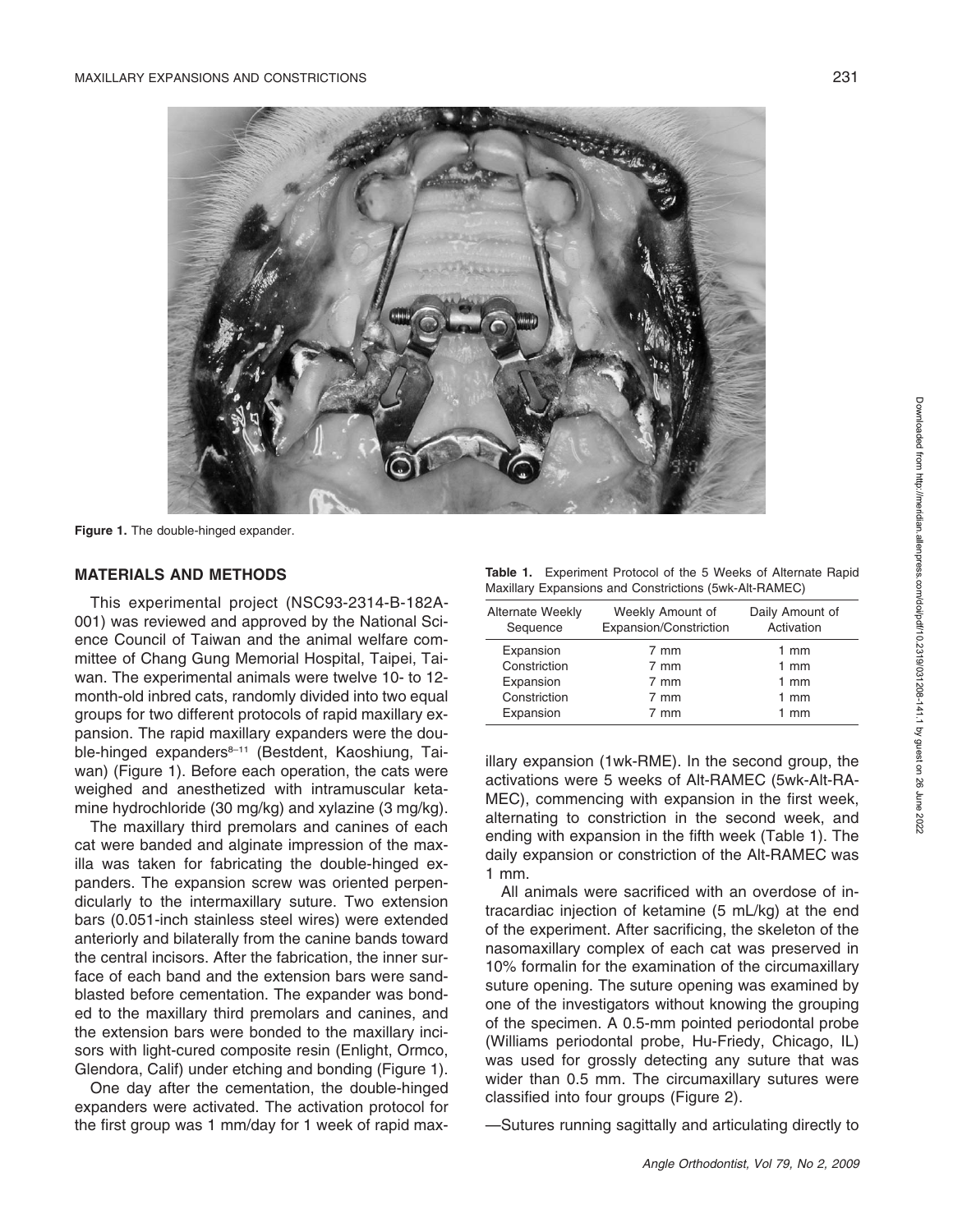

**Figure 2.** The examined circumaxillary sutures in this study (a and b). 1: nasomaxillary suture; 2: internasal suture; 3: nasofrontal suture; 4: frontomaxillary suture at frontal process of maxilla; 5: frontomaxillary suture at body of maxilla; 6: zygomaticomaxillary suture; 7: zygomaticotemporal suture.

maxilla (Sutures-1): the intermaxillary and nasomaxillary sutures.

—Sutures running coronally and articulating directly to maxilla (Sutures-2): the frontomaxillary suture at the frontonasal process of maxilla, at the body of maxilla, and inside the orbit, and the zygomaticomaxillary suture.

- —Sutures running sagittally but articulating indirectly to the maxilla (Sutures-3): the internasal and zygomaticotemporal sutures.
- —Sutures running coronally but articulating indirectly to the maxilla (Sutures-4): the nasofrontal suture.

Both the right and left sutures were examined, and each suture was examined at the distal/upper, middle, and medial/lower sites of the suture. The periodontal probe was moved back and forth across each site of each suture. At each probing site, a smooth probing without penetration was an ineffective suture opening  $(<$ 0.5 mm), while a penetration was an effective suture opening  $(0.5 \text{ mm})$  (Figure 2). For each suture, the quantity of suture opening (%) was the effective suture opening/(effective  $+$  ineffective suture opening). The right and left sides, and the intergroup differences were analyzed by chi-square test ( $P <$  .05).

### **RESULTS**

The quantity of suture opening of each right and left suture was not significantly different  $(P > .05)$ ; therefore, right and left sutures were combined for analyzing the intergroup differences. For the sutures running sagittally and articulating directly to the maxilla (Sutures-1), the quantity of suture opening was 100.0%. They were all opened by the 1wk-RME and the 5wk-Alt-RAMEC (Table 2).

For the sutures running coronally and articulating directly to the maxilla (Sutures-2), the sutures running sagittally and articulating indirectly to the maxilla (Sutures-3), and the sutures running coronally and articulating indirectly to the maxilla (Sutures-4), their quantity of suture opening by the 5wk-Alt-RAMEC was significantly higher than that by the 1wk-RME. In each circumaxillary suture of them, the quantity of suture opening by the 5wk-Alt-RAMEC was also significantly

**Table 2.** Intergroup Comparison of the Quantity of Suture Opening Between 1 Week of Rapid Maxillary Expansion (1wk-RME) and 5 Weeks of Alternate Rapid Maxillary Expansions and Constrictions (5wk-Alt-RAMEC)

| Sutures <sup>a</sup> |                            | 1wk-RME        |                | 5wk-Alt-RAMEC  |                | Chi-Square |           |
|----------------------|----------------------------|----------------|----------------|----------------|----------------|------------|-----------|
| Sutures-1            | Intermaxillary suture      | 100.0% (18/18) | 100.0% (54/54) | 100.0% (18/18) | 100.0% (54/54) | ΝS         | <b>NS</b> |
|                      | Nasomaxillary suture       | 100.0% (36/36) |                | 100.0% (36/36) |                | ΝS         |           |
| Sutures-2            | Frontomaxillary suture a   | 69.4% (25/36)  | 36.1% (52/144) | 66.7% (24/36)  | 56.9% (82/144) | <b>NS</b>  | $***$     |
|                      | Frontomaxillary suture b   | 13.9% (5/36)   |                | 30.6% (11/36)  |                | NS.        |           |
|                      | Frontomaxillary suture c   | 22.2% (8/36)   |                | 52.8% (19/36)  |                | $***$      |           |
|                      | Zygomaticomaxillary suture | 38.9% (14/36)  |                | 77.8% (28/36)  |                | $***$      |           |
| Sutures-3            | Internasal suture          | 66.7% (12/18)  | 64.8% (35/54)  | 100.0% (18/18) | 94.4% (51/54)  | $\star$    | $***$     |
|                      | Zygomaticotemporal suture  | 63.9% (23/36)  |                | 91.7% (33/36)  |                | $***$      |           |
| Sutures-4            | Nasofrontal suture         | 33.3% (12/36)  |                | 58.3% (21/36)  |                | $\star$    |           |

a Sutures-1: sutures running sagittally and articulating directly to the maxilla. Sutures-2: sutures running coronally and articulating directly to the maxilla. (Frontomaxillary suture a: at the frontonasal process of the maxilla. Frontomaxillary suture b: at the body of the maxilla. Frontomaxillary suture c: inside the orbit.) Sutures-3: sutures running sagittally but articulating indirectly to the maxilla. Sutures-4: sutures running coronally but articulating indirectly to the maxilla.  $* P < .05; ** P < .01; ** P < .001$ . NS indicates not significant.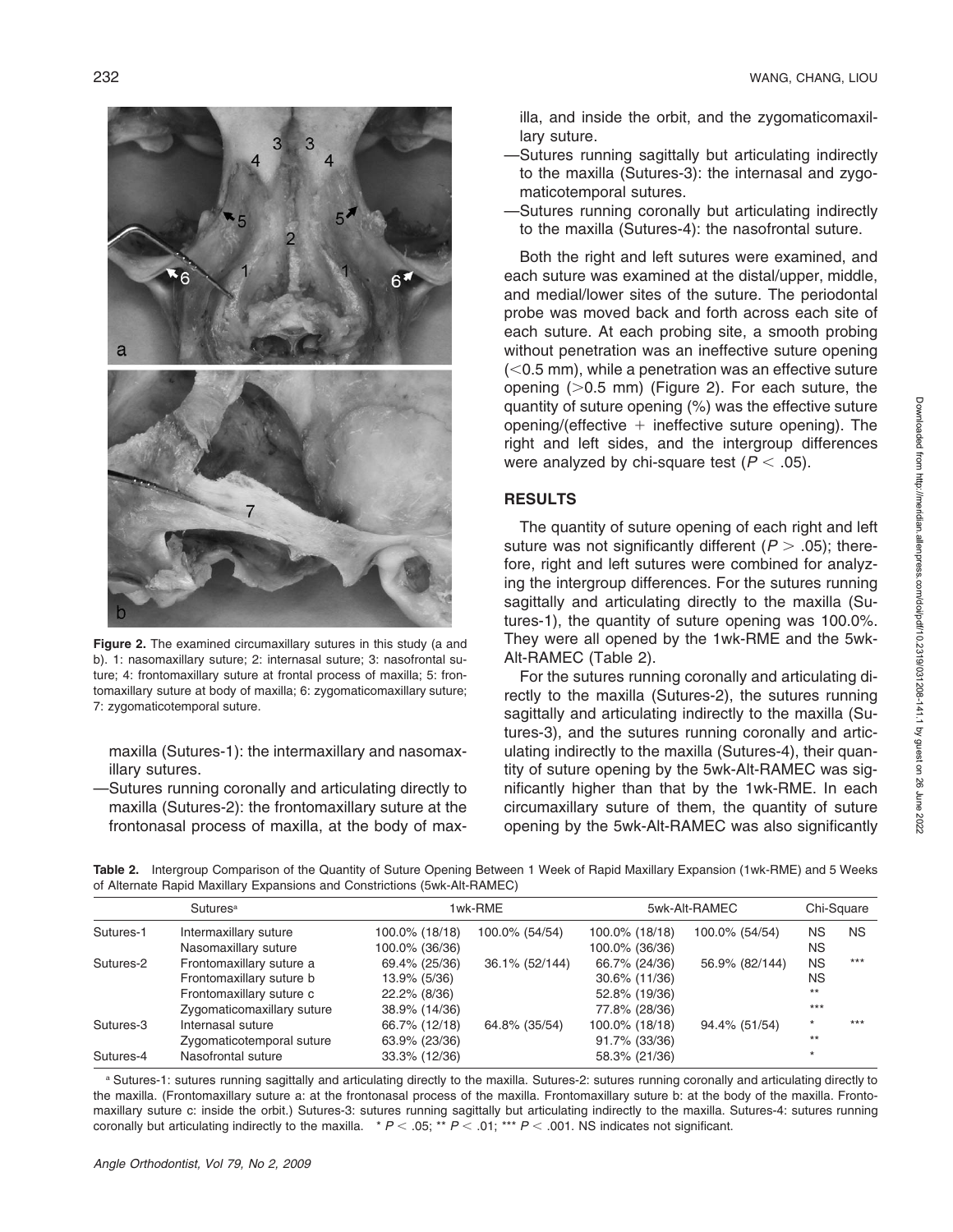|                          | Chi-Square                     |                                                 |                                                            |                                  |  |
|--------------------------|--------------------------------|-------------------------------------------------|------------------------------------------------------------|----------------------------------|--|
|                          |                                | Sagittally Running vs Coronally Running Sutures | Sutures Articulating Directly vs Indirectly to the Maxilla |                                  |  |
| Protocol                 | Sutures-1/Sutures-2            | Sutures-3/Sutures-4                             | Sutures-1/Sutures-3                                        | Sutures-2/Sutures-4              |  |
| 1wk-RME<br>5wk-Alt-RAMEC | 100%/36.1%***<br>100%/56.9%*** | 64.8%/33.3%**<br>94.4%/58.3%***                 | 100%/64.8% ***<br>100%/94.4% NS                            | 36.1%/33.3% NS<br>56.9%/58.3% NS |  |

**Table 3.** Cross Comparisons of the Quantity of Suture Opening Among the Sutures Running Sagittally vs Coronally, and Among the Sutures Articulating Directly vs Indirectly to the Maxillaa

a 1wk-RME indicates 1 week of rapid maxillary expansion; 5wk-Alt-RAMEC, 5 weeks of alternate rapid maxillary expansions and constrictions; NS, not significant. \*\*  $P$  < .01; \*\*\*  $P$  < .001.

higher than that by the 1wk-RME, except the frontomaxillary suture at the nasofrontal process of maxilla and at the body of the maxilla (Table 2). These results supported the assumption that the Alt-RAMEC opens the circumaxillary sutures more extensively than the rapid maxillary expansion.

The circumaxillary sutures running sagittally were significantly opened more quantitatively than those running coronally, no matter they articulated directly or indirectly to the maxilla. On the other hand, there was no significant difference of the quantity of suture opening between the sutures articulating directly (Sutures-1 and Sutures-2) and indirectly (Sutures-3 and Sutures-4) to the maxilla, except the Sutures-1 vs Sutures-3 under 1wk-RME (Table 3). These results indicated that, for the quantity of suture opening, a circumaxillary suture running sagittally was more crucial than its direct articulation to the maxilla.

#### **DISCUSSION**

The expansion force of rapid maxillary expansion has been found to be more than twice as large as its original force.15,16 It also has been revealed that, in photoelastic studies<sup>17,18</sup> and in animal studies,<sup>19,20</sup> the expansion force reached to and opened the circumaxillary sutures. The histologic pictures of the circumaxillary sutures showed stretched collagen fibers running across the sutures and immature bony tissue depositing along the borders of the sutures. In dry skull stud $ies<sup>21,22</sup>$  and clinical studies, $23$  it was found that the expansion force displaced not only the maxilla but also the circumaxillary bones, as far as the nasal bones and pterygoid process of the sphenoid bone. However, the extent of circumaxillary suture opening by the expansion force, either by rapid maxillary expansion or Alt-RAMEC, has not been well explored quantitatively. In this experimental study, we quantitatively studied the extent of circumaxillary suture opening after 1 week of rapid maxillary expansion or 5 weeks of Alt-RAMEC, and the results supported the assumption that Alt-RAMEC opens the circumaxillary sutures more extensively than rapid maxillary expansion.

The factors that might affect the quantity of circu-

maxillary suture opening in this study include the expansion width and frequency of rapid maxillary expansion, direct/indirect articulation of the circumaxillary suture to the maxilla, or orientation of circumaxillary sutures (sagittal vs coronal).

It is reasonable to assume that the wider the rapid maxillary expansion, the more the suture opening of the circumaxillary sutures. However, the question is what width is wide. In clinical studies, some reported 5 mm, while the others reported at least 12 to 15 mm of rapid maxillary expansion.<sup>9,24,25</sup> In this experimental study on cats, 7 mm of rapid maxillary expansion was not adequate to open all of the circumaxillary sutures enough quantitatively. The quantity of suture opening in some of the circumaxillary sutures after 1 week (7 mm) of rapid maxillary expansion was only 13.9% to 33.3%.

To expand the maxilla wider than 7 mm might open the circumaxillary sutures more extensively, but it is not practical clinically. The coordination of the maxillary and mandibular dental arches could be a problem after such an expansion. The purpose of rapid maxillary expansion in maxillary protraction is to open the circumaxillary sutures rather than to expand the maxilla widely.

The Alt-RAMEC was developed to open the circumaxillary sutures without the disadvantages of overexpansion of the maxilla.<sup>11-14</sup> Its strategy is to amplify the effects of rapid expansion by increasing the frequency of rapid maxillary expansion through alternating rapid expansion and constriction for several times. In this study, 5 weeks of Alt-RAMEC, significantly increased the quantity of suture opening 1.5–1.8 times than 1 week of rapid maxillary expansion in the frontomaxillary, zygomaticomaxillary, internasal, zygomaticotemporal sutures, and nasofrontal sutures.

Theoretically, the circumaxillary sutures that articulate directly to the maxilla are subjected more directly to the rapid expansions and constrictions of maxilla than the indirect-articulated circumaxillary sutures, and therefore could be opened more extensively. However, the results of this study do not support this assumption.